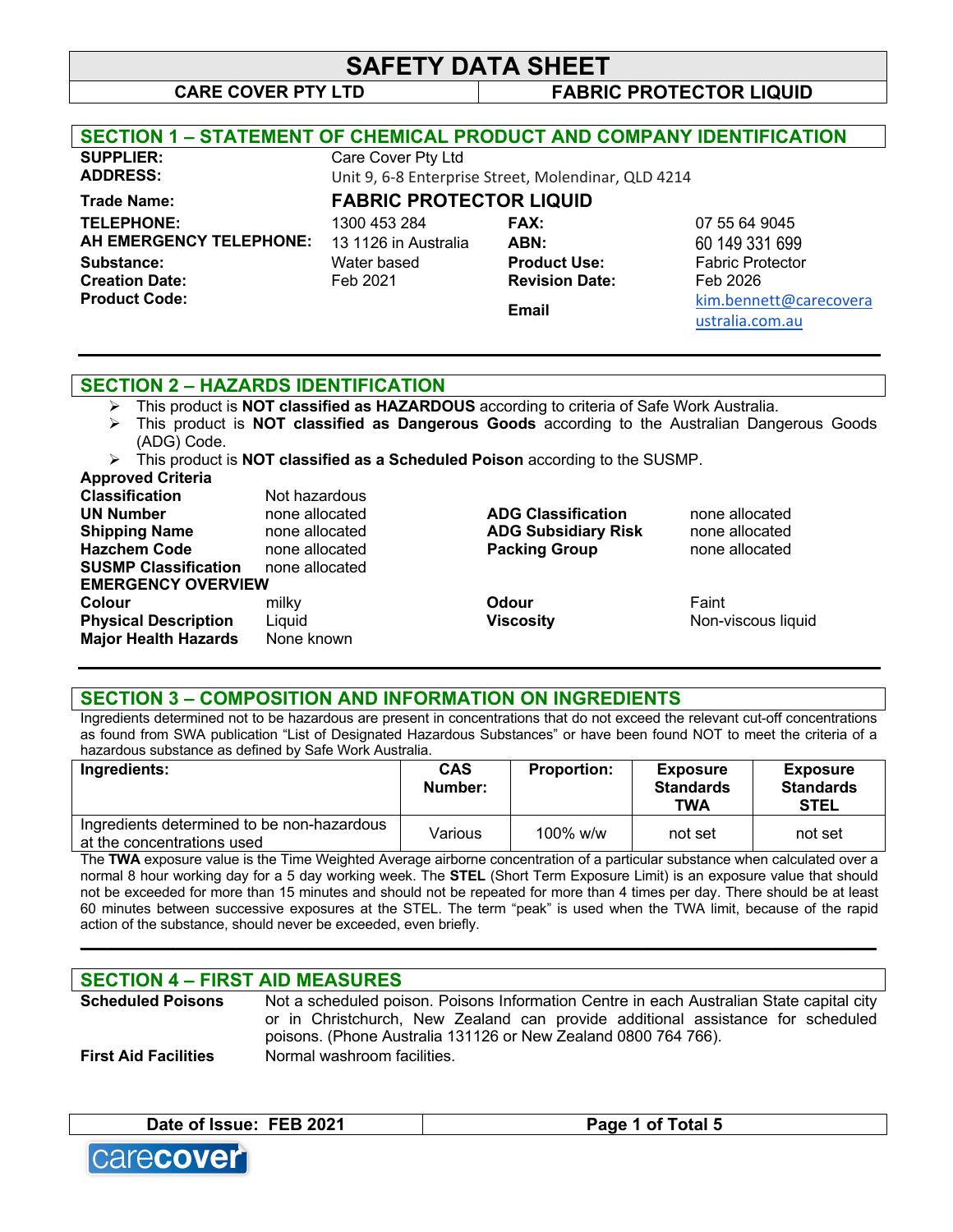| <b>SAFETY DATA SHEET</b>                       |                                                                                                                                                                                                            |                                                                                        |  |
|------------------------------------------------|------------------------------------------------------------------------------------------------------------------------------------------------------------------------------------------------------------|----------------------------------------------------------------------------------------|--|
|                                                | <b>CARE COVER PTY LTD</b>                                                                                                                                                                                  | <b>FABRIC PROTECTOR LIQUID</b>                                                         |  |
|                                                |                                                                                                                                                                                                            |                                                                                        |  |
| <b>Skin contact</b>                            | redness develops.                                                                                                                                                                                          | Wash skin with water. Seek medical advice (e.g. doctor) if any irritation, burning or  |  |
| Eye contact                                    | medical advice (e.g. ophthalmologist) if any irritation persists.                                                                                                                                          | Immediately irrigate with water for at least 20 minutes. Eyelids to be held open. Seek |  |
| Ingestion                                      | Do NOT induce vomiting. Rinse mouth thoroughly with water immediately. Give water to<br>drink. If vomiting occurs, give further water to achieve effective dilution. Seek medical<br>advice (e.g. doctor). |                                                                                        |  |
| <b>Inhalation</b>                              | medical advice (e.g. doctor) if any symptoms persist.                                                                                                                                                      | Remove victim to fresh air away from exposure - avoid becoming a casualty.<br>Seek     |  |
| <b>Advice to Doctor</b>                        | of distress of the patient.                                                                                                                                                                                | Treat symptomatically. All treatments should be based on observed signs and symptoms   |  |
| <b>Aggravated Medical</b><br><b>Conditions</b> | None known.                                                                                                                                                                                                |                                                                                        |  |

| <b>SECTION 5 - FIRE FIGHTING MEASURES</b> |                                                                                      |  |  |
|-------------------------------------------|--------------------------------------------------------------------------------------|--|--|
| <b>Fire and Explosion</b>                 |                                                                                      |  |  |
| <b>Hazards</b>                            | Water based. Not combustible - if involved in a fire, may emit toxic fumes.          |  |  |
| <b>Extinguishing Media</b>                | Use an extinguishing media suitable for surrounding fires.                           |  |  |
| <b>Fire Fighting</b>                      | Keep containers exposed to extreme heat cool with water spray. Fire fighters to wear |  |  |
|                                           | self-contained breathing apparatus if risk of exposure to products of combustion or  |  |  |
|                                           | decomposition. Evacuate area - move upwind of fire.                                  |  |  |
| <b>Flash Point</b>                        | Not combustible                                                                      |  |  |

#### **SECTION 6 – ACCIDENTAL RELEASE MEASURES**

**Occupational Release** Minor spills do not normally need any special clean-up measures - simply rinse with water. In the event of a major spill, prevent spillage from entering drains or water courses. For large spills, or tank rupture, stop leak if safe to do so. Wear appropriate protective equipment as in section 8 below to prevent skin and eye contamination. Spilt material may result in a slip hazard and should be absorbed into dry, inert material (e.g. sand, earth or vermiculite), which then can be put into appropriately labelled drums for disposal by an approved agent according to local conditions. Residual deposits will remain slippery. Wash area down with excess water. If contamination of sewers or waterways has occurred advise the local emergency services. In the event of a large spillage notify the local environment protection authority or emergency services.

| <b>SECTION 7 - HANDLING AND STORAGE</b> |                                                                                                                                                                                                                              |  |  |
|-----------------------------------------|------------------------------------------------------------------------------------------------------------------------------------------------------------------------------------------------------------------------------|--|--|
| <b>Handling</b>                         | Avoid contact with incompatible materials. When handling, DO NOT eat, drink or smoke.<br>Keep containers closed. Avoid physical damage to containers. As with any chemical<br>product, wash hands with water after handling. |  |  |
| <b>Storage</b>                          | Store in a cool, dry, place with good ventilation. Avoid storing in aluminum and light alloy<br>containers. Store away from incompatible materials (Section 10). Keep containers<br>closed.                                  |  |  |

**Date of Issue: FEB 2021 Page 2 of Total 5**

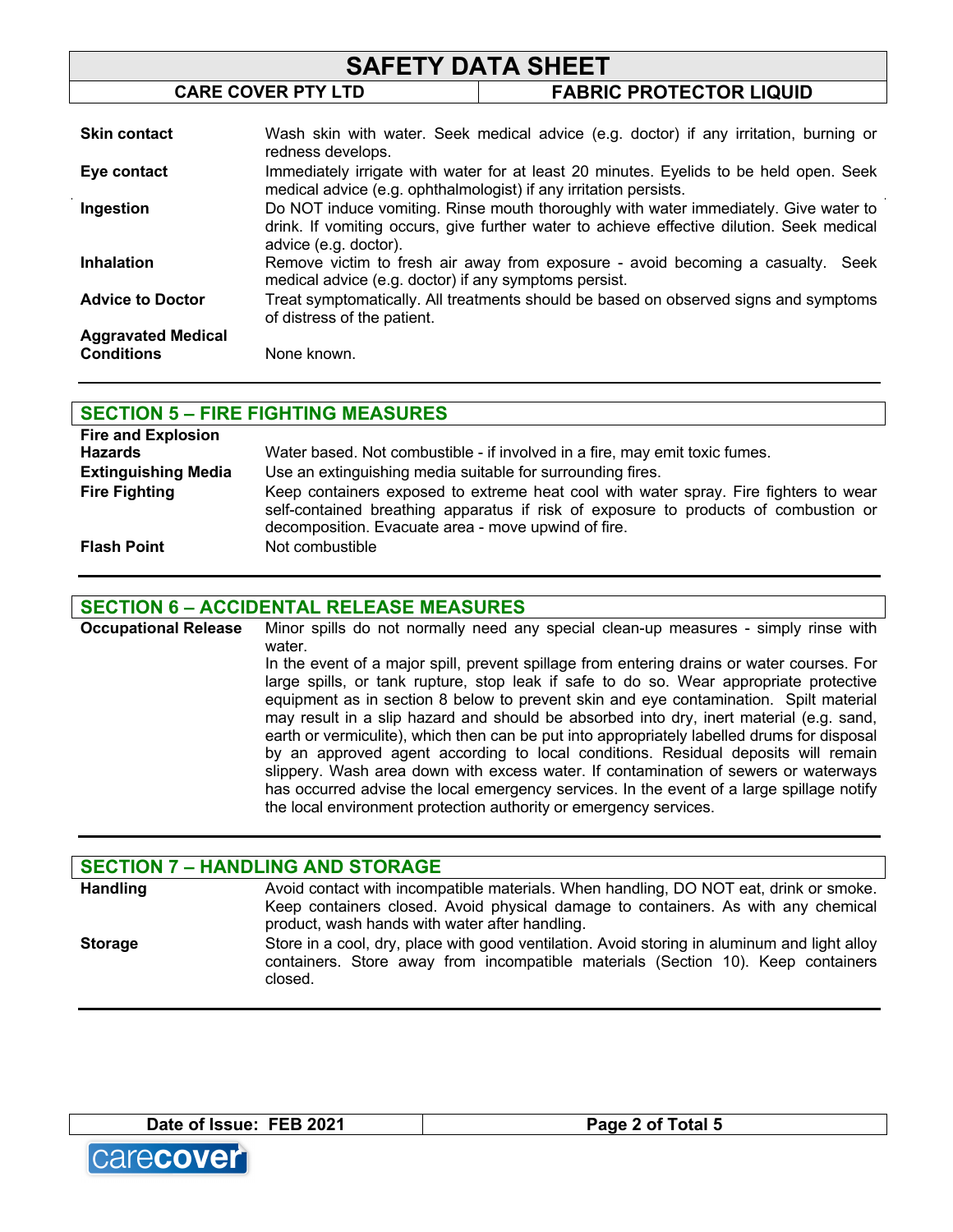**CARE COVER PTY LTD FABRIC PROTECTOR LIQUID**

|                                                | <b>SECTION 8 - EXPOSURE CONTROLS AND PERSONAL PROTECTION</b>                                                                                                                                                                                                                                                                                                                                |
|------------------------------------------------|---------------------------------------------------------------------------------------------------------------------------------------------------------------------------------------------------------------------------------------------------------------------------------------------------------------------------------------------------------------------------------------------|
| <b>Exposure Limits</b>                         | National Occupational Exposure Limits, as published by Safe Work Australia:                                                                                                                                                                                                                                                                                                                 |
|                                                | Time-weighted Average (TWA): None established for specific product.                                                                                                                                                                                                                                                                                                                         |
|                                                | See <b>SECTION 3</b> for Exposure Limits of individual ingredients.                                                                                                                                                                                                                                                                                                                         |
|                                                | Short Term Exposure Limit (STEL): None established for specific product.                                                                                                                                                                                                                                                                                                                    |
|                                                | See SECTION 3 for Exposure Limits of individual ingredients.                                                                                                                                                                                                                                                                                                                                |
| <b>Biological Limit Value</b>                  | None established for product.                                                                                                                                                                                                                                                                                                                                                               |
| <b>Engineering Controls</b>                    | None required.                                                                                                                                                                                                                                                                                                                                                                              |
| <b>Personal Protective</b><br><b>Equipment</b> | This product is a household cleaning product for fabric and is not classified as hazardous<br>according to the criteria of Safe Work Australia.                                                                                                                                                                                                                                             |
|                                                | Use good occupational work practice. The use of protective clothing and equipment<br>depends upon the degree and nature of exposure. Final choice of appropriate protection<br>will vary according to individual circumstances i.e. methods of handling or engineering<br>controls and according to risk assessments undertaken. The following protective<br>equipment should be available; |
| <b>Eye Protection</b>                          |                                                                                                                                                                                                                                                                                                                                                                                             |
|                                                | Generally not required to handle the product as per label directions.<br>The use of safety glasses with side shield protection, goggles or face shield is<br>recommended to handle in quantity, cleaning up spills, decanting, etc. Contact lenses<br>pose a special hazard; soft lenses may absorb irritants and all lenses concentrate them.                                              |
| <b>Skin Protection</b>                         |                                                                                                                                                                                                                                                                                                                                                                                             |
|                                                | Generally not required to handle the product as per label directions.<br>Overalls, work boots and elbow length gloves (as per AS/NZS 2161, or as recommended<br>by supplier) are recommended for handling the concentrated product in quantity,<br>cleaning up spills, decanting, etc.                                                                                                      |
| <b>Protective Material</b>                     | Material suitable for detergent contact - Butyl rubber, Natural Latex, Neoprene, PVC,                                                                                                                                                                                                                                                                                                       |
| <b>Types</b>                                   | and Nitrile.                                                                                                                                                                                                                                                                                                                                                                                |
| <b>Respirator</b>                              | Generally not required to handle the product as per label directions.                                                                                                                                                                                                                                                                                                                       |
|                                                |                                                                                                                                                                                                                                                                                                                                                                                             |

# **SECTION 9 – PHYSICAL AND CHEMICAL PROPERTIES**

**Physical State State State State State State State State State State State State State State State State State Odour Example 3 and Specific Gravity CODOUT CONOUT ACCOUNT SPECIFIC Gravity CONOUT ACCOUNT** 0.990 - 1.020 @ 25 °C **Boiling Point** Approximately 100 °C **Freezing Point** Approximately 0 °C<br> **Vapour Pressure** Not available **Constant Vapour Density** Not available **Vapour Pressure** Not available **Flash Point**  $> 63 \degree C$  (not flammable) **Flammable Limits** Not applicable **Water Solubility** Miscible in all proportions **pH** 4.0 - 6.0 neat **Volatile Organic Compounds (VOC)** 0 % v/v **Coefficient of Water/Oil Not available Viscosity** Not available **Odour Threshold** Not available **Evaporation Rate** Not available **Per Cent Volatile** Ca 95 % v/v

#### **SECTION 10 – STABILITY AND REACTIVITY**

| <b>Chemical Stability</b>     | Stable at normal temperatures and pressure.                                                    |
|-------------------------------|------------------------------------------------------------------------------------------------|
| <b>Conditions to Avoid</b>    | None known.                                                                                    |
| <b>Incompatible Materials</b> | None known.                                                                                    |
| <b>Hazardous</b>              | Product can decompose on combustion to form Carbon Monoxide, Carbon Dioxide, and               |
| <b>Decomposition</b>          | other possibly toxic gases and vapours (hydrogen fluoride and other compounds of<br>fluorine). |
| <b>Hazardous Reactions</b>    | None known.                                                                                    |

| Date of Issue: FEB 2021 |  |
|-------------------------|--|
|-------------------------|--|

**Page 3 of Total 5** 

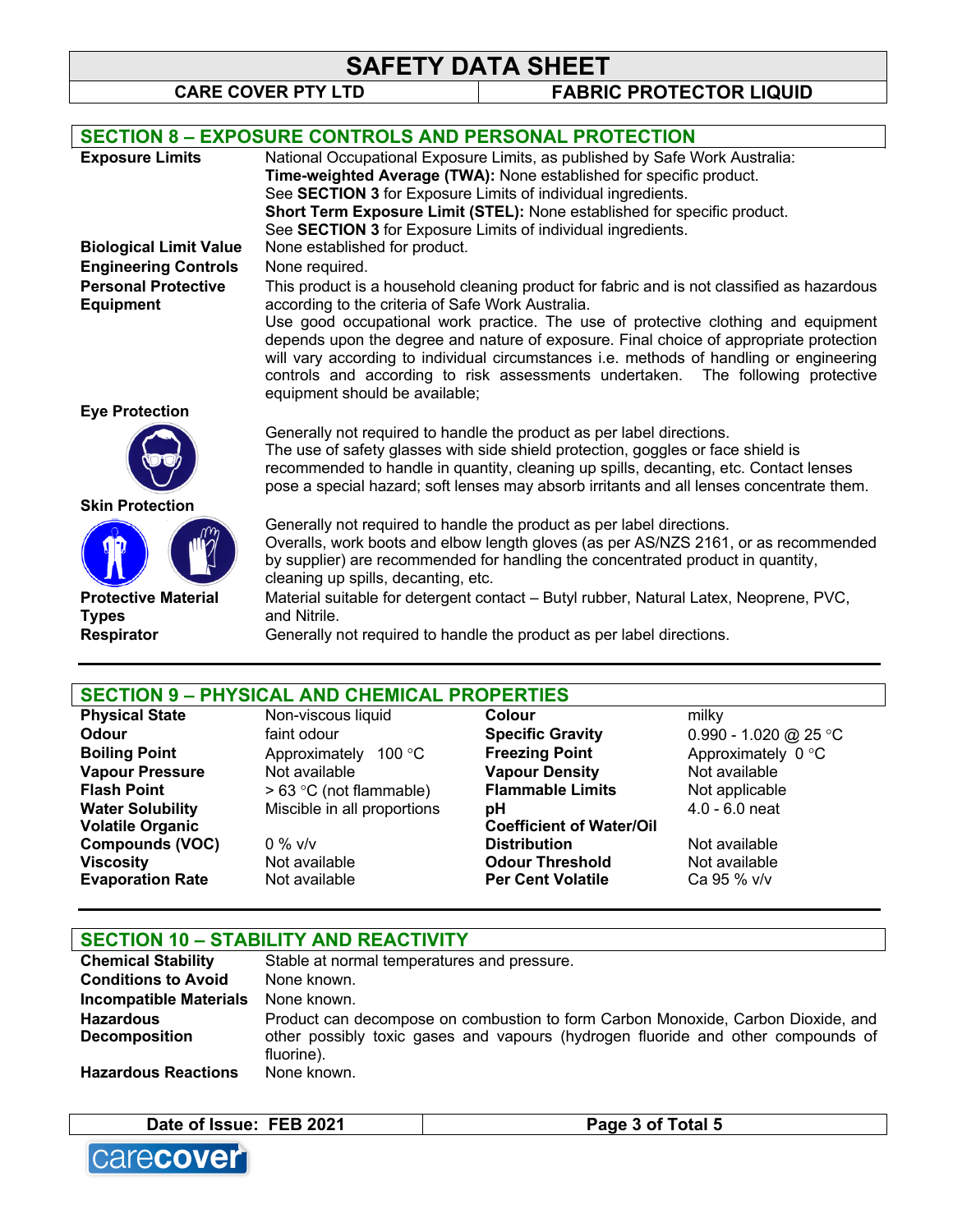\_\_\_\_\_\_\_\_\_\_\_\_\_\_\_\_\_\_\_\_\_\_\_\_\_\_\_\_\_\_\_\_\_\_\_\_\_\_\_\_\_\_\_\_\_\_\_\_\_\_\_\_\_\_\_\_\_\_\_\_\_\_\_\_\_\_\_\_\_\_\_\_\_\_\_\_\_\_\_\_\_\_\_\_\_\_\_\_\_\_\_\_

**CARE COVER PTY LTD FABRIC PROTECTOR LIQUID**

| <b>SECTION 11 - TOXICOLOGICAL INFORMATION</b>       |                                                                                                         |  |  |
|-----------------------------------------------------|---------------------------------------------------------------------------------------------------------|--|--|
| PRODUCT MIXTURE INFORMATION                         |                                                                                                         |  |  |
| <b>Local Effects</b>                                | None known.                                                                                             |  |  |
| <b>Target Organs</b>                                | None known.                                                                                             |  |  |
| <b>POTENTIAL HEALTH EFFECTS</b>                     |                                                                                                         |  |  |
| Ingestion                                           |                                                                                                         |  |  |
| short term exposure                                 | Low toxicity. Ingestion of large amounts may irritate the gastric tract causing nausea and<br>vomiting. |  |  |
| long term exposure                                  | No information available.                                                                               |  |  |
| <b>Skin contact</b>                                 |                                                                                                         |  |  |
| short term exposure                                 | Not a known skin irritant.                                                                              |  |  |
| long term exposure                                  | Prolonged and repeated skin contact with undiluted solutions may induce eczematoid<br>dermatitis.       |  |  |
| Eye contact                                         |                                                                                                         |  |  |
| short term exposure                                 | Eye contact may cause mild stinging, blurring, tearing.                                                 |  |  |
| long term exposure                                  | No information available.                                                                               |  |  |
| <b>Inhalation</b>                                   |                                                                                                         |  |  |
| short term exposure                                 | Inhalation of aerosol or fine spray mist may cause serious respiratory problems.                        |  |  |
| long term exposure                                  | No information available.                                                                               |  |  |
| <b>Carcinogen Status</b>                            |                                                                                                         |  |  |
| Safe Work Australia                                 | No significant ingredient is classified as carcinogenic by Safe Work Australia.                         |  |  |
| <b>NTP</b>                                          | No significant ingredient is classified as carcinogenic by NTP.                                         |  |  |
| <b>IARC</b>                                         | No significant ingredient is classified as carcinogenic by IARC.                                        |  |  |
| <b>Medical conditions</b><br>aggravated by exposure |                                                                                                         |  |  |
|                                                     | No information available.                                                                               |  |  |

#### **SECTION 12 – ECOLOGICAL INFORMATION**

| <b>Fish toxicity</b>          | None available for specific product.                                                                                                                                                                                                                               |
|-------------------------------|--------------------------------------------------------------------------------------------------------------------------------------------------------------------------------------------------------------------------------------------------------------------|
| <b>Algae toxicity</b>         | None available for specific product.                                                                                                                                                                                                                               |
| <b>Invertebrates toxicity</b> | None available for specific product                                                                                                                                                                                                                                |
| <b>Toxicity to Bacteria</b>   | None available for specific product                                                                                                                                                                                                                                |
| <b>OECD Biological</b>        | Expected to not be an environmental hazard. No hydrocarbons or environmentally                                                                                                                                                                                     |
| degradation                   | hazardous components.                                                                                                                                                                                                                                              |
| General                       | Apply this product only as specified on the label. Product miscible in all proportions with<br>water. AS WITH ANY CHEMICAL PRODUCT, DO NOT DISCHARGE LARGE<br>QUANTITIES INTO DRAINS, WATERWAYS, SEWER OR ENVIRONMENT. Inform local<br>authorities if this occurs. |

#### **SECTION 13 – DISPOSAL CONSIDERATIONS**

**Disposal** The small quantities contained in wash solutions (when used as directed) can generally be handled by conventional sewage systems, septics, and grey water systems. To dispose of quantities of undiluted product, refer to State Land Waste Management Authority. Transfer product residues to a labelled, sealed container for disposal or recovery. Waste disposal must be by an accredited contractor. As with any chemical, do not put down the drain in quantity.

| none allocated          | <b>ADG Classification</b> | none allocated                            |                   |
|-------------------------|---------------------------|-------------------------------------------|-------------------|
| Date of Issue: FEB 2021 |                           |                                           |                   |
|                         |                           | <b>SECTION 14 - TRANSPORT INFORMATION</b> | Page 4 of Total 5 |